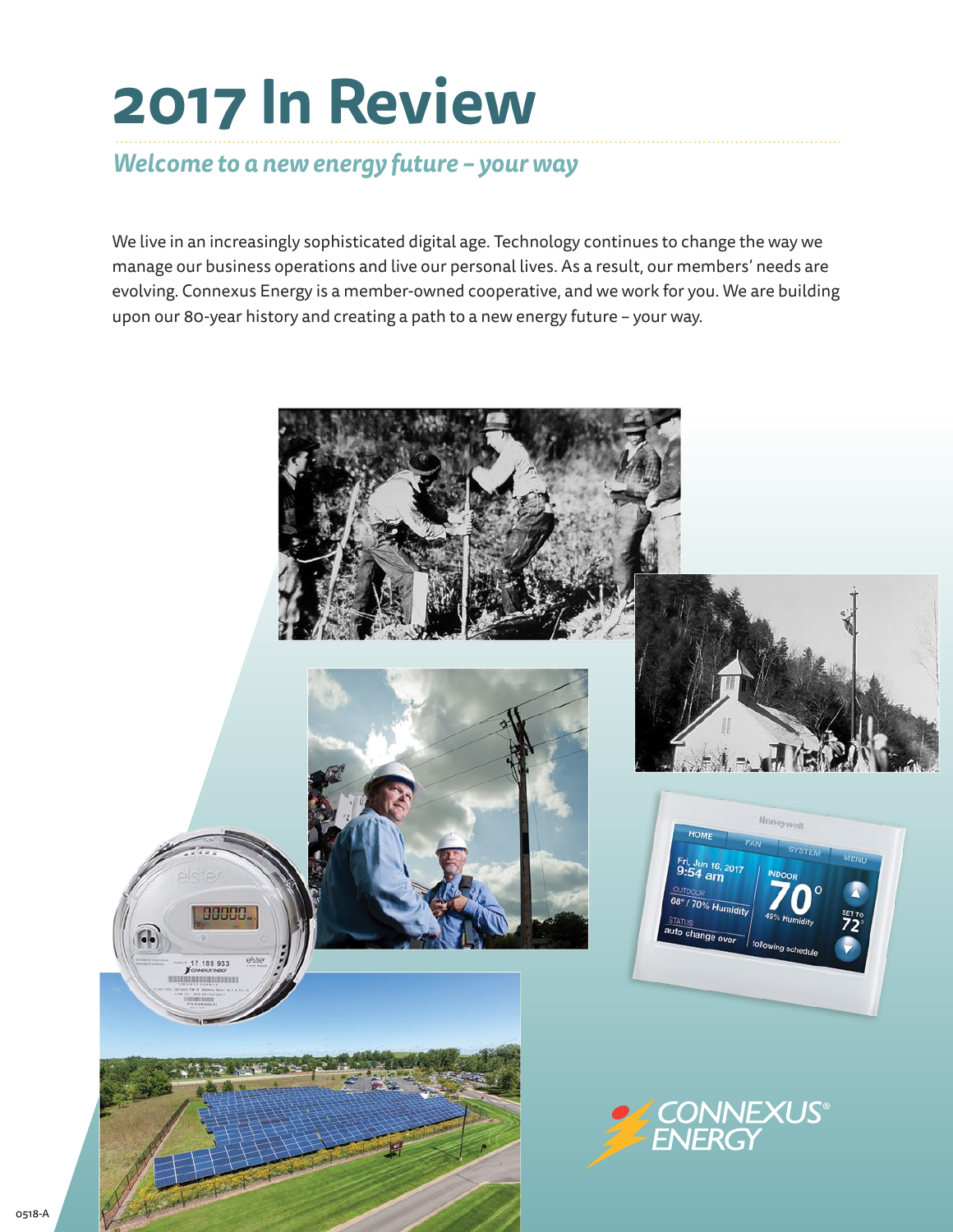# **MESSAGE TO OUR MEMBERS**

Keep the lights on and serve our members. From the very beginning, those two basic principles have been the foundation of our cooperative. For over 80 years, we have steadily built upon that legacy. Whether it is offering helpful and innovative products, investing in new technology, or giving back to the local communities, everything we do is for the benefit of our members.

Our focus on membership is why we are consistently a highly-rated utility. In 2017 J.D. Power Surveys, Connexus Energy scored fourth in overall satisfaction and second in power quality and reliability within the Midwest. Our members expect us to deliver reliable, affordable, and safe power – and we do.

Connexus Energy serves 132,000 members, and not everyone wants the same things from us. Today, you have a choice in the way you want to be served. New technology is enabling us to do it your way.

AMI (Advanced Meter Infrastructure) meters are opening new doors. Later this year when all the meter installations are complete, energy usage information will be readily available to all members. We will be able to tell you there is an

outage at your location before you even realize it. You will also be able to look up your energy usage for any given time. That information could help you manage your energy bills. If you don't want all that information, you don't need to have it. It's up to you.

With so many different communication channels, we want to communicate with you – your way. During outages, if you want to get text or email updates, you can sign up for outage alerts. Or, if you prefer, you can still call us on the phone. How do you want to pay your bill? Online, mail, or in person? We leave that up to you.

Connexus Energy now offers several programs for those who are interested in controlling their home's energy use. We've expanded our Wi-Fi PowerNap® air conditioning program to include a couple of different Honeywell products. By offering free wi-fi thermostats and rebates, we make it easier for you to participate in our energy-saving programs. This summer, we are trying something different with a peak-time rebate pilot program. Members will be able to help us save energy on days when it's most expensive, and we'll pay you for the energy you've saved. You choose how much you want to control and save.



*Greg Ridderbusch Peter Wojciechowski*

Looking at renewable energy options, we find ourselves in a period of great change and opportunity. Currently, more than 20 percent of our energy comes from renewable sources. For some members, that's good enough. Others want to go greener. We plan on adding more solar arrays to our energy portfolio this year. It will be there for those who want it. We are also working on an innovative battery storage project – an emerging energy trend. These projects are designed to meet our members' current and future energy needs.

In closing, we are very enthusiastic about the opportunities ahead of us. We remain committed to the ideals that have characterized our cooperative for more than 80 years; our members remain at the center of what we do. We thank you for your membership. Welcome to a new energy future – your way.

Greg Ridderbusch President and Chief Executive Officer

Atvojciechowski

Peter Wojciechowski Board Chair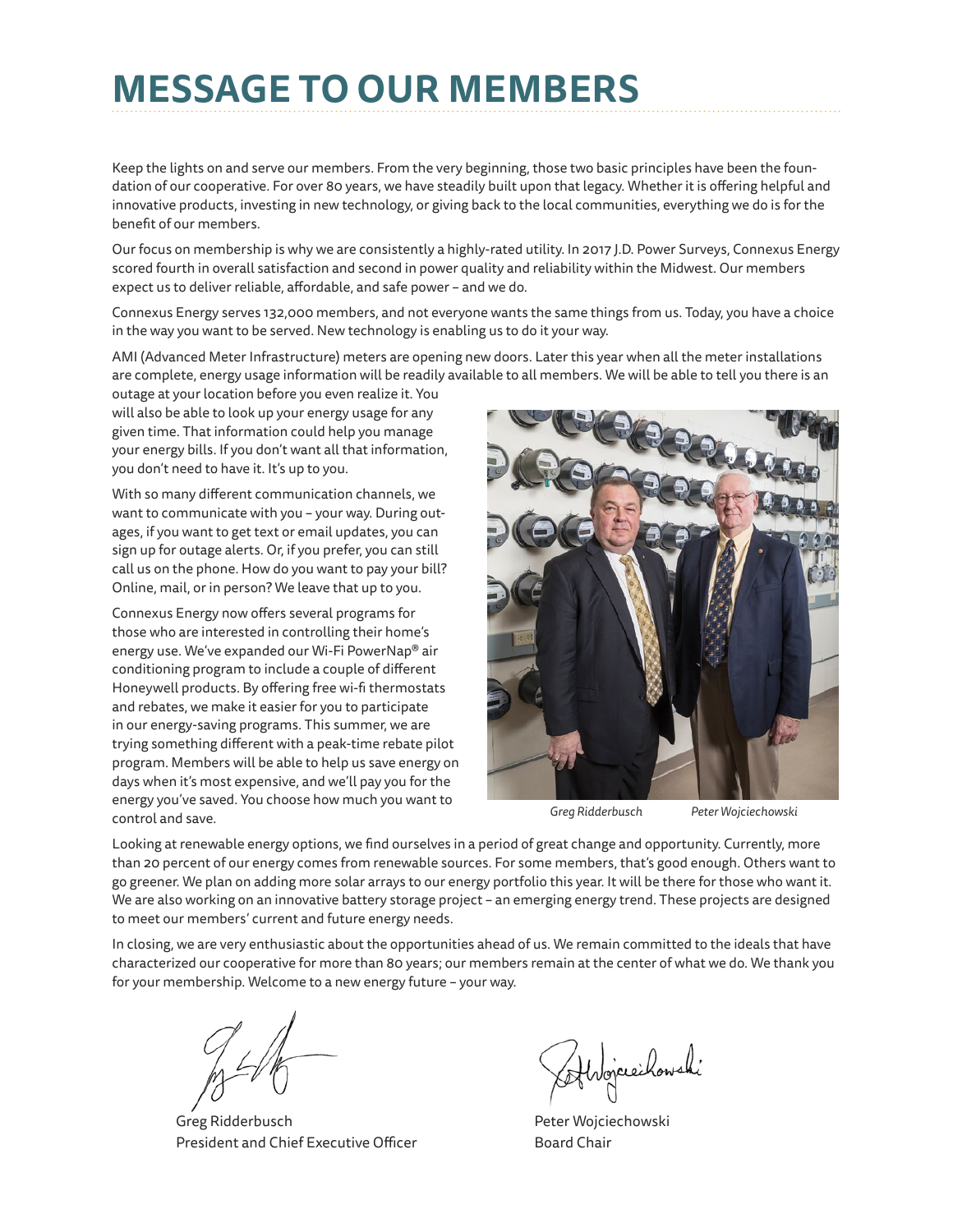# **FINANCIAL HIGHLIGHTS**

The complete audited financial statements can be viewed online at connexusenergy.com.

#### **STATEMENTS OF OPERATIONS (in thousands)**

|                                                | 2017          | 2016          |
|------------------------------------------------|---------------|---------------|
| <b>Electric Revenue</b>                        | \$<br>262,706 | \$<br>260,683 |
| Cost of Power                                  | 198,770       | 197,356       |
| Gross margin                                   | 63,936        | 63,327        |
| <b>Operating Expenses - including interest</b> | 60,564        | 59,935        |
| <b>Other Non-Operating Income</b>              | 10,432        | 11,704        |
| Net Margin                                     | \$<br>13,804  | \$<br>15,096  |
| <b>BALANCE SHEETS (in thousands)</b>           |               |               |
| Assets                                         | 2017          | 2016          |
| <b>Utility Plant</b>                           |               |               |
| Total utility plant                            | \$<br>349,577 | \$<br>333,668 |
| Less accumulated depreciation                  | (137, 983)    | (136, 178)    |
| Total utility plant, net                       | 211,594       | 197,490       |
| <b>Other Property and Investments</b>          |               |               |
| Investments in associated organizations        | 140,837       | 132,900       |
| Other investments                              | 9,530         | 9,661         |
| Other assets                                   | 12,390        | 11,467        |
| Total other assets                             | 162,757       | 154,028       |
| <b>Current Assets</b>                          |               |               |
| Cash and cash equivalents                      | 178           | 4             |
| Accounts receivable, net                       | 27,128        | 27,884        |
| Material and supplies                          | 2,818         | 3,068         |
| Other                                          | 878           | 11,226        |
| Total current assets                           | 31,002        | 42,182        |
| <b>Total Assets</b>                            | \$<br>405,353 | \$<br>393,700 |
| Patrons' Equity and Liabilities                |               |               |
| Patrons' Equity                                | \$<br>186,383 | \$<br>180,229 |
| Long-Term Debt, Less Current Maturities        | 149,549       | 150,275       |
| <b>Other Long-Term Liabilities</b>             | 5,350         | 3,694         |
| <b>Current Liabilities</b>                     |               |               |
| Accounts payable                               | 37,925        | 36,375        |
| <b>Customer deposits</b>                       | 1,303         | 1,258         |
| <b>Accrued liabilities</b>                     | 10,943        | 10,951        |
| Debt due within one year                       | 13,900        | 10,918        |
| <b>Total current liabilities</b>               | 64,071        | 59,502        |
| <b>Total Patrons' Equity and Liabilities</b>   | \$<br>405,353 | \$<br>393,700 |

# *\$7.6 million Cash Back to members in 2017*